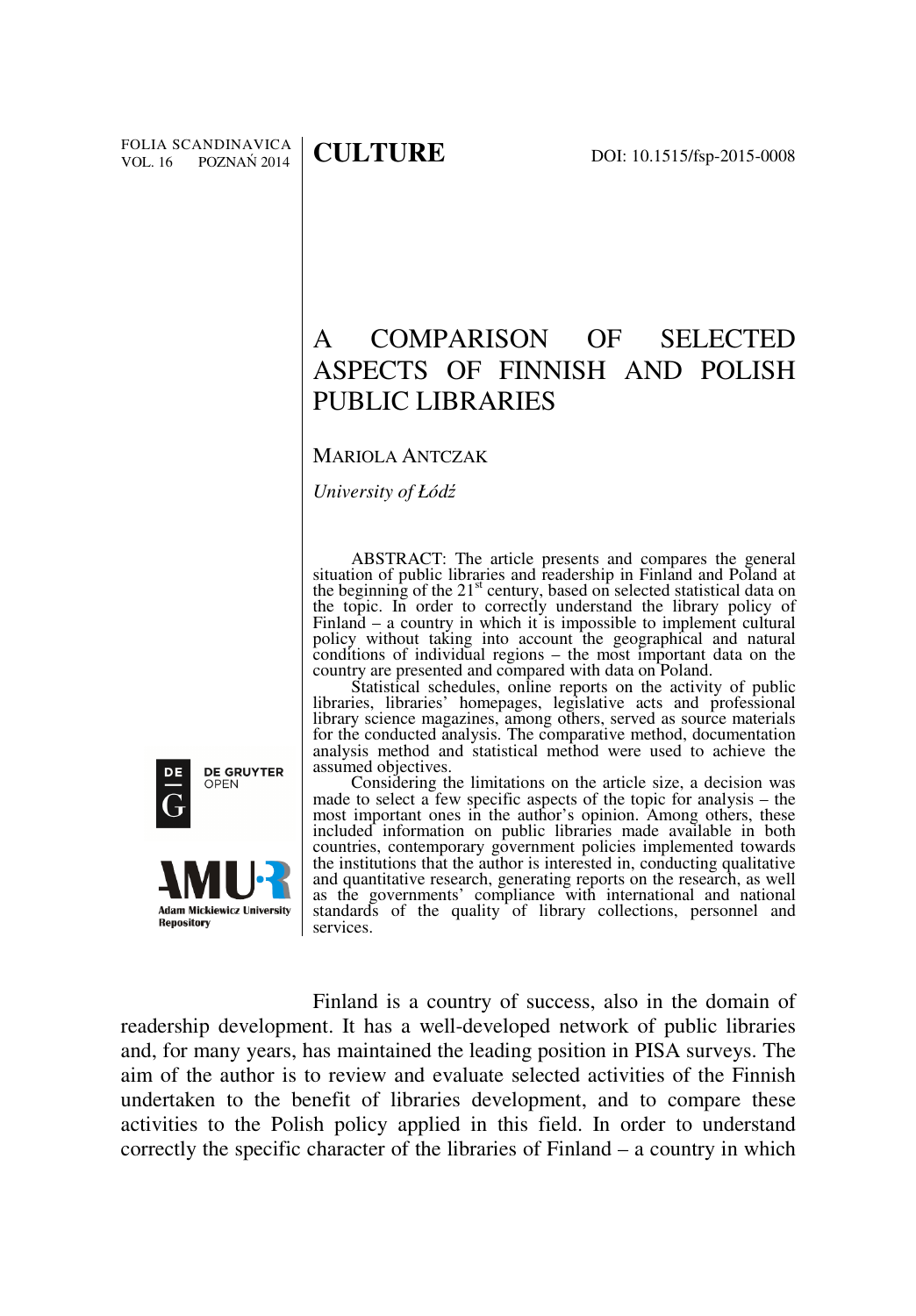it is impossible to implement cultural policy without taking into account the geographical and natural conditions of individual regions – the most important data on the country were used and compared with data on Poland.

The article presents and compares the general situation of public libraries and readership in Finland and Poland at the beginning of the 21st century, based on selected statistical data on the topic. Statistical schedules, legislative acts, online reports on the activity of public libraries, as well as libraries' homepages were used as source materials for the conducted analysis. Moreover, a general review of professional library science magazines was conducted. The comparative method, documentation analysis method and statistical method were used to achieve the assumed objectives. Considering the limitations on the article size, a decision was made to select a few specific aspects of the topic for analysis – the most important ones in the author's opinion. These included information on public libraries made available in both countries, contemporary government policies implemented towards the institutions that the author is interested in, conducting qualitative and quantitative research, generating reports on the research, the problem of updating library collections, and the governments' compliance with international and national standards of the quality of library collections, personnel and services.

The gathered material made it possible to characterize Finland as a country in which libraries are treated as a priority and the solutions applied are reflected in the activity of the Finnish in the domain of using these institutions.

# 1. FINLAND AND POLAND: AREA AND POPULATION

Finland does not directly border Poland, but is its close neighbour. The northern part of the country is inhabited by the Sami people. The Sami can live there mainly because they breed reindeers that run in flocks carelessly, without human supervision, although people claim to be their masters. In this part of the country there are no large urban agglomerations in which libraries could be established. The only exception is Rovaniemi – the town of Santa Claus – which houses the Rovaniemi City Library. The remaining large public libraries can be found in the south of the country. Despite this, Finland is the leading country in the area of library development and modernity, and their compliance with international standards. That is why the author decided to take a closer look at Finnish libraries and compare selected data on them with data on Polish libraries.

The area of Finland is about 340 square kilometres, which makes it the seventh biggest country in Europe (after Russia, Ukraine, France, Spain, Sweden and Germany), whereas the area of Poland is slightly larger than 312 square kilometres. Therefore, both countries are very similar in terms of size.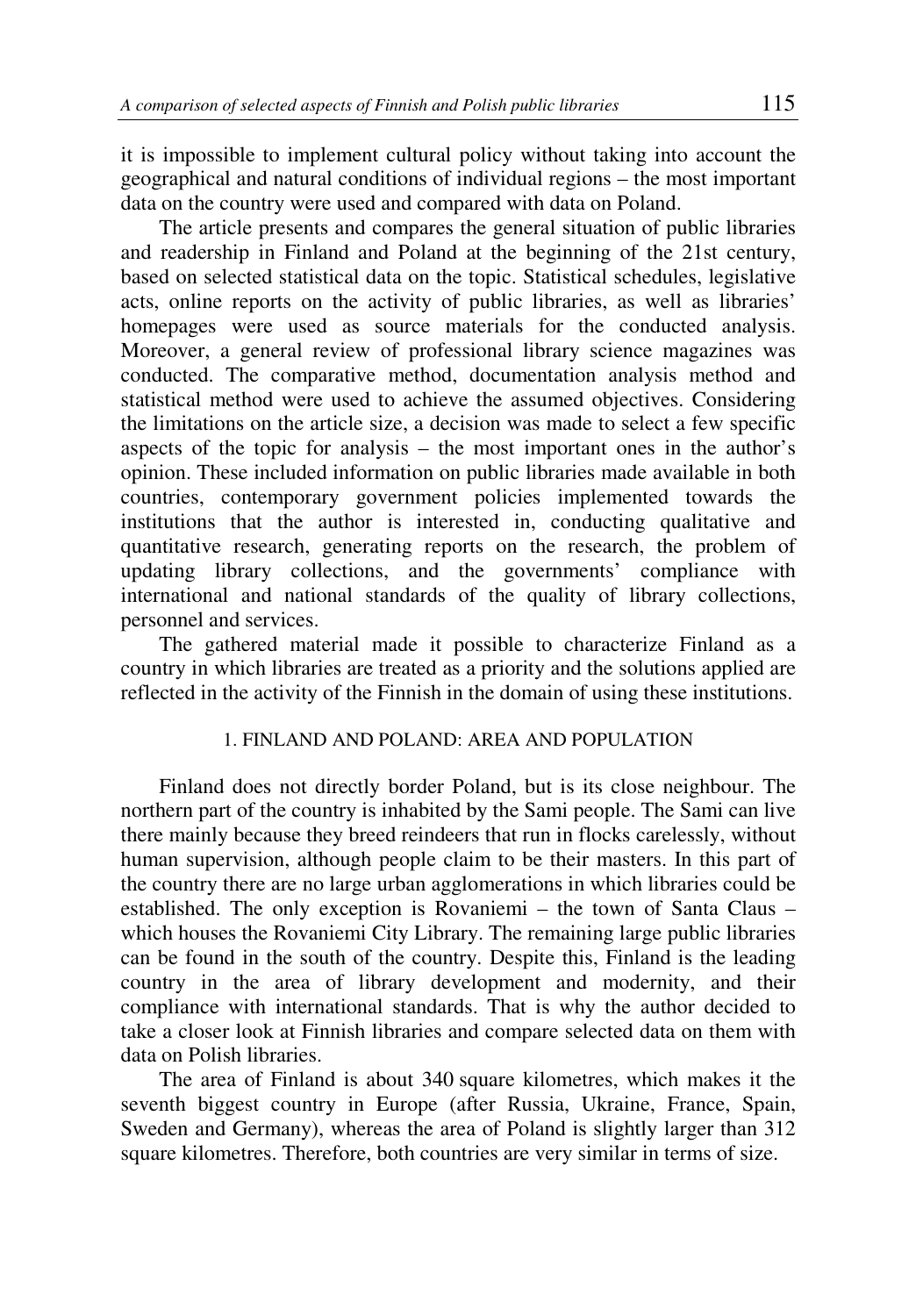Finland is not a heavily populated country. Its area, which is comparable to the area of Poland, is inhabited by almost eight times fewer people. It is not only due to severe climatic conditions, but also barren soil. The population of Finland is slightly over 5 million people, while the population of Poland is over 38 million, i.e. over seven times more. The average population density in Finland is 17 inhabitants per square kilometre and Finland is therefore the third least populated country in Europe, after Norway and Iceland. In Poland, 122 people live on the area of one square kilometre. The largest cities in Finland are: Helsinki, Espoo, Tampere, Vantaa, Turku and Oulu (*Ambasada Finlandii* [*Finnish Embassy*] [online]). There are a few dozen such cities in Poland.

Perhaps owing to the specific character of the life of Finnish people, long distances, low population density, as well as long, dark and cold winters that are typical for Finland, and maybe because of the Finnish policy on public libraries, using them is only natural for most Finnish citizens. It is impossible to deny that constant financial – and not only financial – support given to libraries by the government and local authorities is conducive to their development and raising the quality of their services. Libraries are supervised by communes and financed mostly by their authorities. The government supports public libraries with yearly subsidies. The Finnish have achieved a lot in the field of managing public libraries, which is reflected in the results of their research, presented later in the article. The institutions described are wellsupplied and use modern equipment, their personnel is professional, and Finnish citizens are active readers who very often visit libraries and use the services that they offer.

#### 2. INFORMATION ON PUBLIC LIBRARIES IN FINLAND AND POLAND

Finland has taken care of providing reliable information on its libraries, including public ones. For example, in the capital city of Finland there is a separate website dedicated to this purpose: *Helsinki City Library* (*Helsinki City Library* [online]). The text which is published there can be downloaded in 16 languages. Unfortunately, there is no Polish translation.

The opening statement of the document is: "Public libraries – doors to knowledge." At its very beginning we read that doors of public libraries are open to all citizens. There is also information that library collections and wellqualified personnel constitute a basis for library users that enables their lifelong learning, but also that the purpose of these institutions is to initiate and organize cultural events for all – potential and real – users (Ibidem). Then, the document quotes excerpts from the *Public Library Manifesto* (1994), which was the outcome of the work of UNESCO (*Public library*… [online]). In Poland there is not a similar website whose aim would be to promote public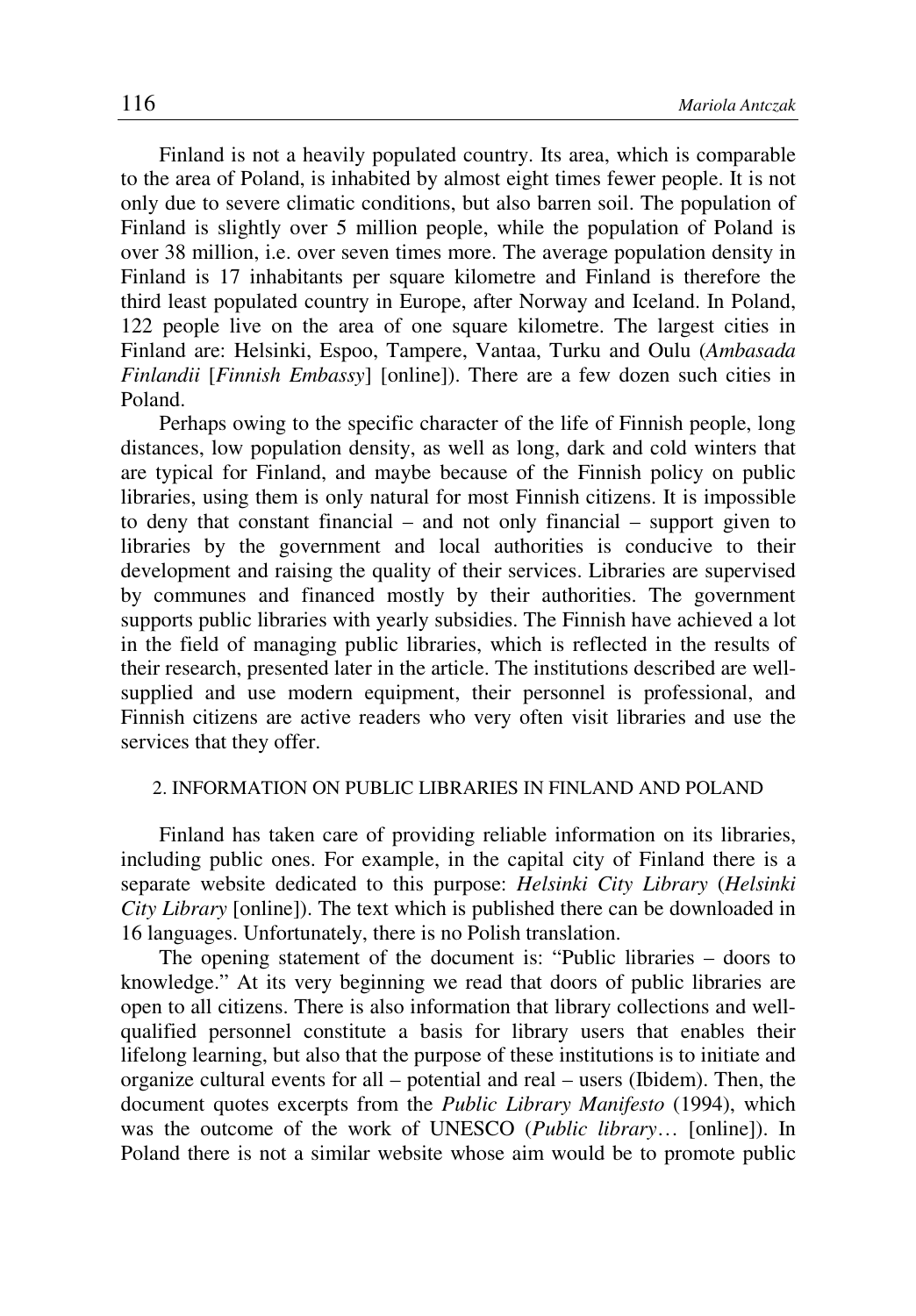libraries in the whole country, although there is a comparable statistical publication which has been issued for over ten years, presenting the most important data related to public libraries in Poland. It is prepared by the team of the Unit of Library Science of the Institute of Book and Readership from the Polish National Library (compare: *Biblioteki Publiczne w liczbach*… [*Public libraries in numbers…*] [online]). It constitutes the basic source of quantitative data on the institutions discussed in the article. Due to the fact that there is also an electronic version of the publication, the data can be compared to the data published on the website of the Helsinki Library.

Another important source of information on public libraries both in Finland and the whole Scandinavia is the *Scandinavian Library Quarterly*  (published since 1968; until 2012 under the title *Scandinavian Public Library Quarterly*). The members of its editorial board also include representatives of the Finnish Ministry of Education and Culture. The quarterly is published in cooperation with Denmark, Norway and Sweden, and the editorial boards representing these countries change every five years (currently, the editorial committee has its seat in Stockholm). The aim of the periodical is to provide information on current trends and the strategies of Scandinavian libraries, available to everyone who speaks the English language. The magazine constitutes a forum for a constructive dialogue between representatives of the library circles. Since 2012, the quarterly has had it own website: http://slq.nu/?page\_id=539 (*Scandinavian Library Quarterly* [online]).

In Poland there are two similar magazines with a long tradition: *Poradnik Bibliotekarza* [*The Librarian's Guide*] and *Bibliotekarz* [*The Librarian*]. They are addressed mainly to librarians, but also to bibliotherapists, students, literary scholars and all cultural industry employees in general. It publishes articles written mainly by practicing librarians, but also by representatives of the world of science – bibliologists and information scientists. As we can read on the website of *Poradnik Bibliotekarza* (operating since 2008), the magazine is a Polish nationwide monthly publication for public, school and pedagogical libraries, published by the Polish Librarians' Association (PLA). It has been published since 1949 – that is for almost 20 years longer than the Scandinavian periodical. Over the 65 years, the magazine has served an important educational, culture-forming, methodological and informative role in library science, being a propagator of the innovation, development and modernity of Polish libraries (*Poradnik Bibliotekarza* [online]). The above-mentioned monthly publication *Bibliotekarz* is also a professional magazine that is addressed to librarians working in different libraries, especially in public and scientific ones. The contents of the magazine are related to both the theoretical and practical aspects of contemporary problems of Polish and worldwide librarianship. The magazine has been published since 1929 (for about 40 years longer than the Scandinavian periodical) and is issued by the PLA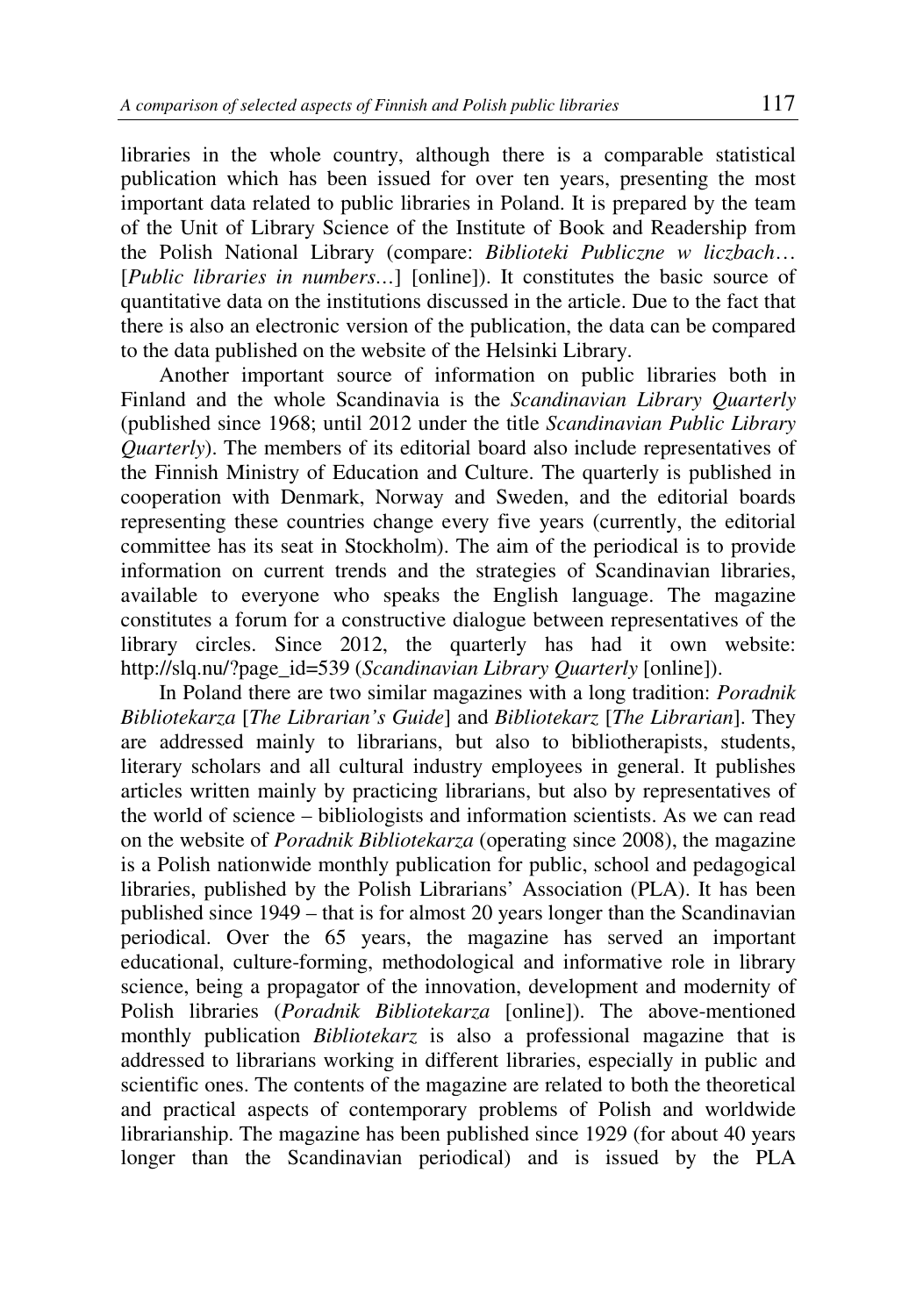and the Public Library of the City of Warsaw (*SBP Ogólnopolski Portal Bibliotekarski* [*The PLA, Polish Nationwide Librarians' Portal*] [online]).

Two other reliable, popular and renowned sources of information on Polish libraries are also: the Polish library science magazine *EBiB* and the web portal *Elektoniczna Biblioteka* [*Electronic Library*], available at: http://www.ebib.pl/?page\_id=2. The aim of these two information sources is to spread knowledge of library science. The *Elektroniczna Biblioteka* portal has been created since 1999 by librarians and for librarians, and information scientists. Since 2001, the editors of the portal have been working as part of the Electronic Publications Commission of the PLA. Since 2010, the portal has been edited by the independent EBIB Association. *Biuletyn EBIB* (*The EBIB Bulletin*) is a magazine which has been published only in an electronic form since 1999. (*EBiB* [online]). Although EBiB is not published on the initiative of the Polish Ministry of Science and Higher Education, it has managed to obtain a grant for the promotion of science from the Ministry.

To sum up, information on public libraries in Finland and Poland is professional, systematic and reliable. The periodicals and websites are prepared and maintained with utmost care. The only shortcoming of the information policy in Poland that has been noticed is a lack of information promoting public libraries in English, which would make it available to a wider group of users.

# 3. FINNISH AND POLISH POLICIES ON PUBLIC LIBRARIES IN THE NEW CENTURY

Information on the Finnish policy towards public libraries can be found, for example, at: http://www.libraries.fi, in the *Library Policy* document available on the websites of the Finnish Ministry of Education and Culture, in the *Finnish Public Library Policy 2015* (2009) booklet, and in a comprehensive report published on the IFLA websites (2012 [online]), written by Barbro Wigell-Ryynänen who, among others, works as the editor-in-chief of the *Scandinavian Library Quarterly* and the library advisor for the Finnish Ministry of Education and Culture. Such information is also available in Polish, thanks to an article by Elżbieta Barbara Zybert, published in *Przegl*ą*d Biblioteczny* (2012:494-506).

Public libraries in Finland are subject to the Ministry of Education and Culture. One of its departments is the Department of Culture, Sport and Youth Policy with the Division for Cultural Policy as one of its five units. When the Ministry entered the new century, it prepared an outline of the library policy. The governmental program on public libraries comprised the following four main documents: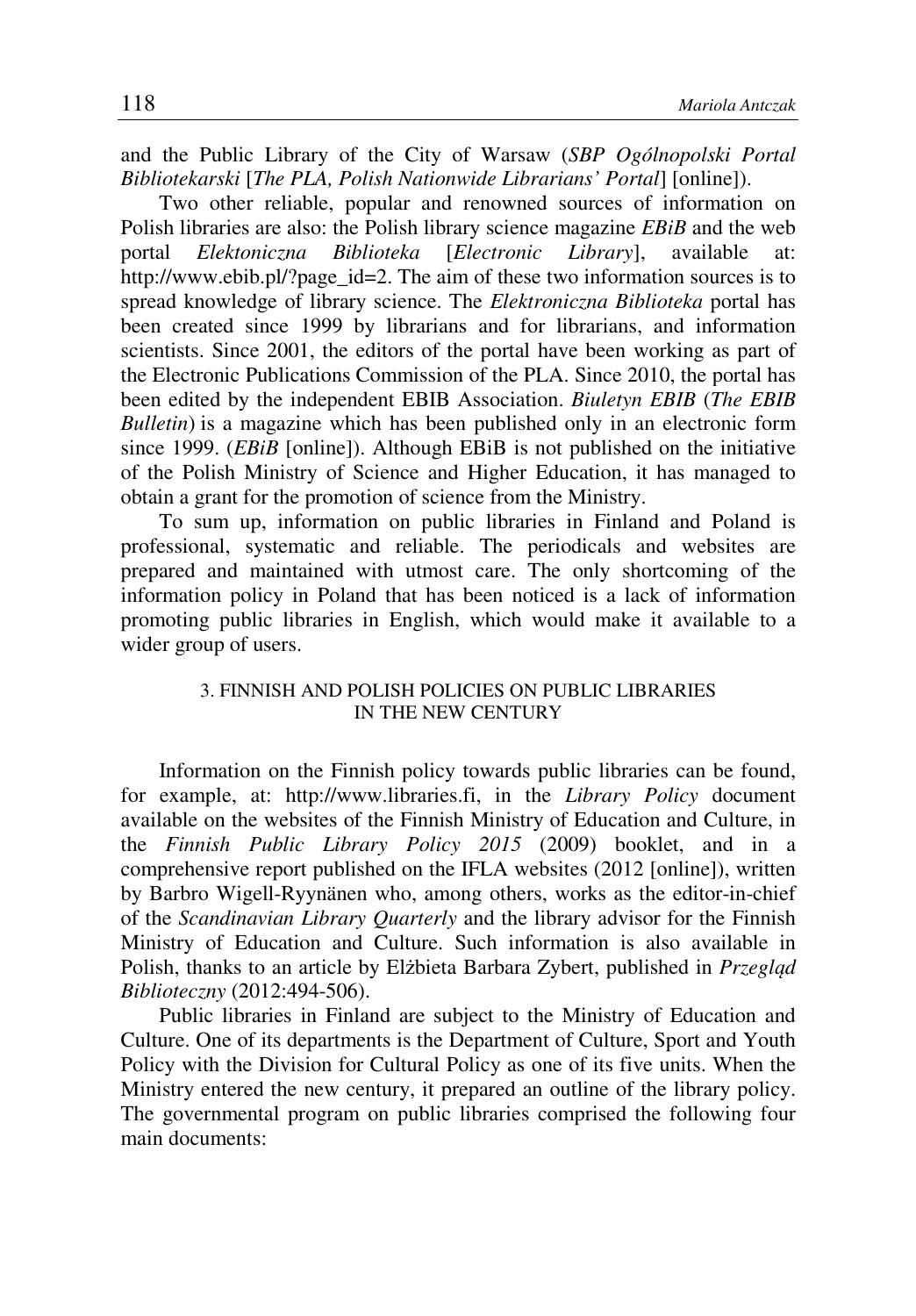- 1. Library policy: vision for the year 2015 which outlined the main courses and aims of actions related to public libraries for the next few years; the document constitutes a basis for the government's financial policy in this domain.
- 2. Program of libraries development for the years 2006-2010 which explained the role and importance of public libraries, especially for regions and provinces (until January  $1<sup>st</sup>$ , 2010, Finland was administratively divided into 6 regions).
- 3. Library strategy 2010 which presented the vision and aims related to the access to knowledge and culture, as well as educational-cultural needs and challenges; it also provided a detailed list of actions aimed at ensuring safety in using information sources and defined the role of both local authorities and the government in financing libraries.
- 4. A program of library policy for the years 2001-2004, which included the proposal of a model of a library functioning in the information society; it also provided a basis for developing the strategy of public libraries in those years (*Library Policy* [online]).

Finland is famous for a well-developed network of libraries and the effective use of information and communication technologies in them. Municipal, scientific and specialist libraries in educational institutions constitute part of the national and international networks of information services.

Public libraries in Finland have been divided into three groups: 1) central libraries: the Helsinki City Library and the Central Public Library; 2) provincial libraries and 3) public municipal libraries (compare: *Finnish Public Library*…, 2010 [online]). Both municipal and scientific libraries are open to everyone. In Finland, the main rule in public libraries is to provide easy access to sources of culture and information for everyone, regardless of their place of residence and financial situation. Citizens are not charged for using library collections (*Library Policy* [online]). Libraries are financed by local authorities which, for this purpose, receive government subsidies regulated by an appropriate law. Local authorities decide themselves what funds to allocate to libraries, but the higher the amounts are, the more money local authorities can expect from state subsidies. The amount of a subsidy is calculated in proportion to the number of inhabitants.

The Ministry of Education and Culture supports the construction and renovation of libraries, and the purchase of bookmobiles – means of transporting books and other collections. The transport of library collections in Finland – a country in which the distance between the place of residence of many Finns and a library can be as long as hundreds of kilometres – is very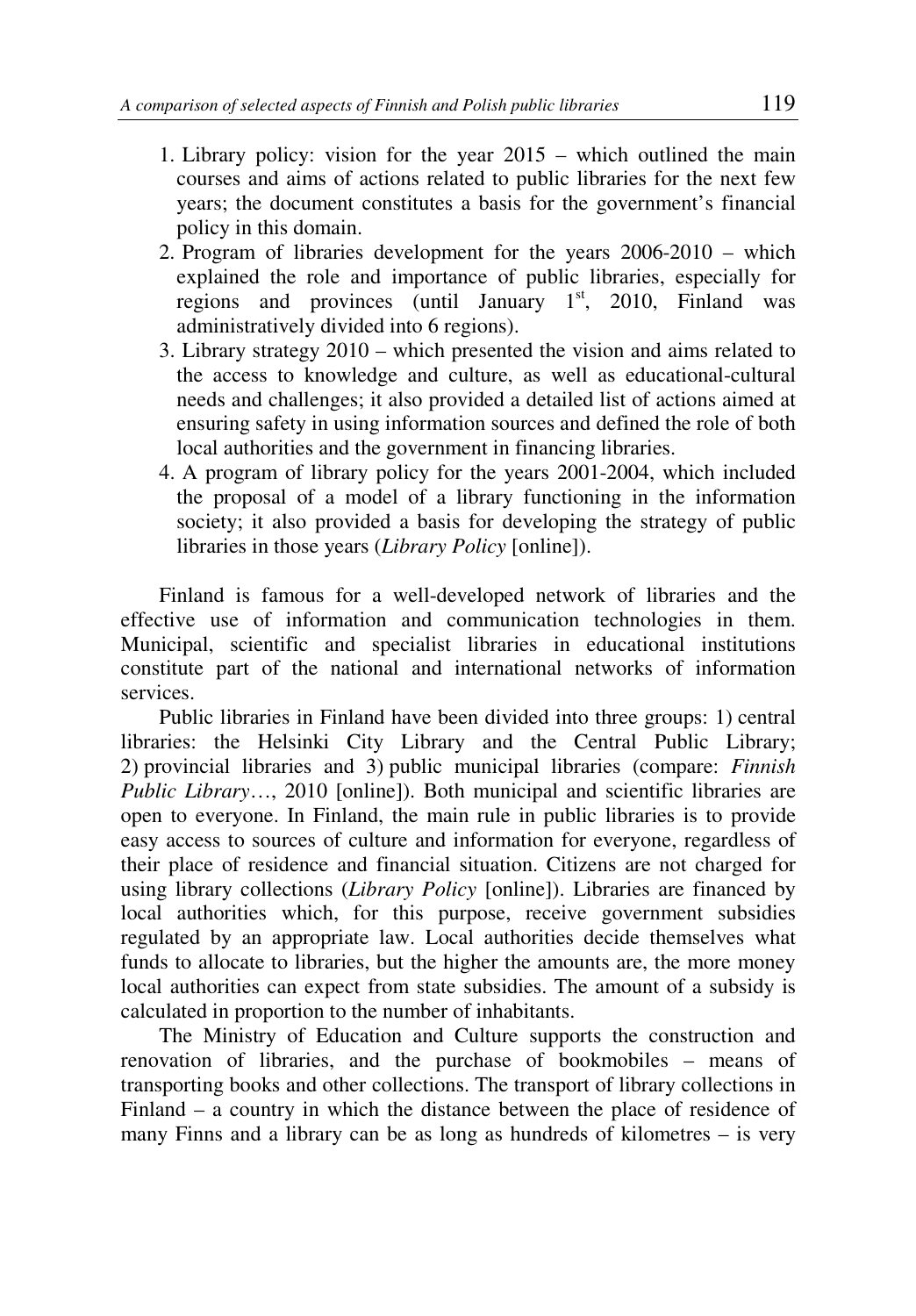popular. Moreover, government financing also includes all special projects, for example the Helsinki Multilingual Library or the Sami Library (Ibidem).

In Poland, public libraries are supervised by the Ministry of Culture and National Heritage. They are organized, financed and run mainly by local government units. The ministry allocates, for example, grants-in-aid to purchase new collections, among others. The state policy on public libraries is implemented on the basis of, among others, the *Ustawa o bibliotekach* (*Libraries Act*) of 1997.<sup>1</sup> An equivalent document in Finland is the *Library Decree* of 1998.

In Poland, in January 2014, the Ministry of Culture and National Heritage published a proposal of the *Narodowy Program Rozwoju Czytelnictwa 2014- 2020* [*National Program of Readership Development 2014-2020*]. The ministry designated 650 million PLN to implement it. 350 million PLN will be donated by the program beneficiaries – local governments and institutions, among others. The program has been developed as a result of work of the team for the promotion and popularization of readership, appointed by the Minister of Culture and National Heritage in accordance with the contents of the *Pakt dla Kultury* [*Pact for Culture*] and the *Strategia Rozwoju Kapitału Społecznego 2020* [*Strategy for the Development of Social Capital 2020*]. Three national cultural institutions were involved in the preparation and coordination of the document: the National Library, the Book Institute and the National Centre for Culture. The program covers the most important areas connected with readership and the presence of the book in the market: promotion and popularization of readership and the book among non-readers, support for the publishing of valuable literature and cultural magazines, training of librarians, and legal regulations related to the book market. An important element of the program will be actions aimed at changing and reinforcing the role of the library as the basic space of contact with the book. In connection with that, there are plans to modernize library buildings, upgrade library service, purchase new releases and organize training for librarians. The biggest drawback of the program seems to be a lack of defined cooperation with school libraries, which was clearly pointed out in *Biblioteka w Szkole* (*Library at School*) by its editor, in the first issue of 2014 (Wasilewski 2014:4).

Unfortunately, in Poland there is no coherent policy pursued by the Ministry of Higher Education and the Ministry of Culture and National Heritage to the benefit of public libraries. Due to the fact that the cultural institutions discussed are supervised by different bodies, public libraries

 $\overline{a}$ 

 $<sup>1</sup>$  A list of all legal acts in force in public libraries has been created by the EBiB team and</sup> is published on its websites (compare: *Ustawy i rozporz*ą*dzenia biblioteczne* [*Library acts and regulations*] [online]).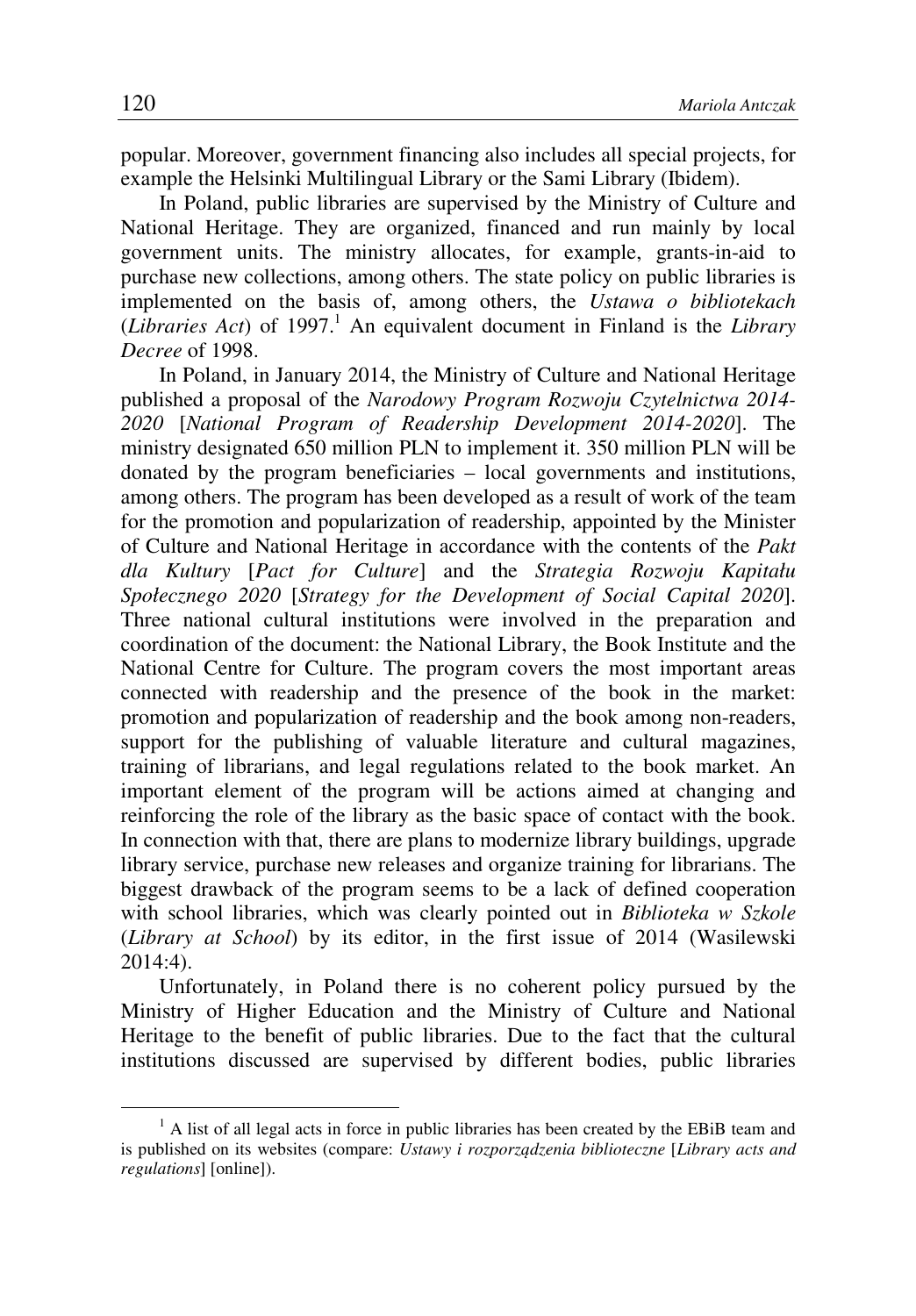in Poland are not treated as an important element of the educational process, as they are in Finland.

All in all, it should be stated that the main drawback of the Polish policy on public libraries is a lack of a common, coherent, educational-cultural concept of both ministries, which results in a lack of promotion of public libraries as institutions that accompany us in both lifelong learning and selfeducation. In Finland, entrusting libraries to the ministry which deals both with cultural and educational issues has had positive effects. The Finnish have created special projects aimed at developing their citizens' habits of using public libraries their whole life and treating them as indispensable in continuing education. The effectiveness of this policy is demonstrated by specific indicators. In Finland, 40% of inhabitants are library users, in Poland – over two times fewer  $(17\%)$ . It will be possible to assess the results of implementing the new Polish project at the end of the second decade of the  $21<sup>st</sup>$ century.

# 4. SELECTION OF BOOK COLLECTIONS OF PUBLIC LIBRARIES

The Finnish have their National Repository Library, which serves an important function in supplying older materials that are no longer in use and have been placed there as a result of selection (*Quality*… [online], 2010:31- 32). It must be added here that the Finnish take very good care of updating their collections and carry out selection regularly. According to directives, new open-access collections should comprise 40% of all open access collections (*Quality*… [online], 2010:17).

In Poland there is not a central repository library. It can be noticed that for many years there has been a decline in library collections, which means that more publications are removed from libraries than bought (*Biblioteki publiczne w liczbach*… [*Public libraries in numbers*…] [online]). Unfortunately, there is a lack of Polish nationwide data on the criteria for selection and it cannot be determined what the dominant reason is – destruction, loss, damage due to intensive use, year of publication, or maybe the fact that a given position has not been borrowed in recent years?

# 5. PUBLIC LIBRARIES IN REPORTS

Finnish libraries are obliged to prepare annual activity reports that should be accompanied by detailed statistics. The statistics and reports, as well as the results of research that Finnish libraries carry out, and analyses conducted on its basis have to be widely available and published online. Due to the fact that the conclusions drawn from the documentation are the source of pride for the Finnish, some of these materials are sometimes translated into English (at least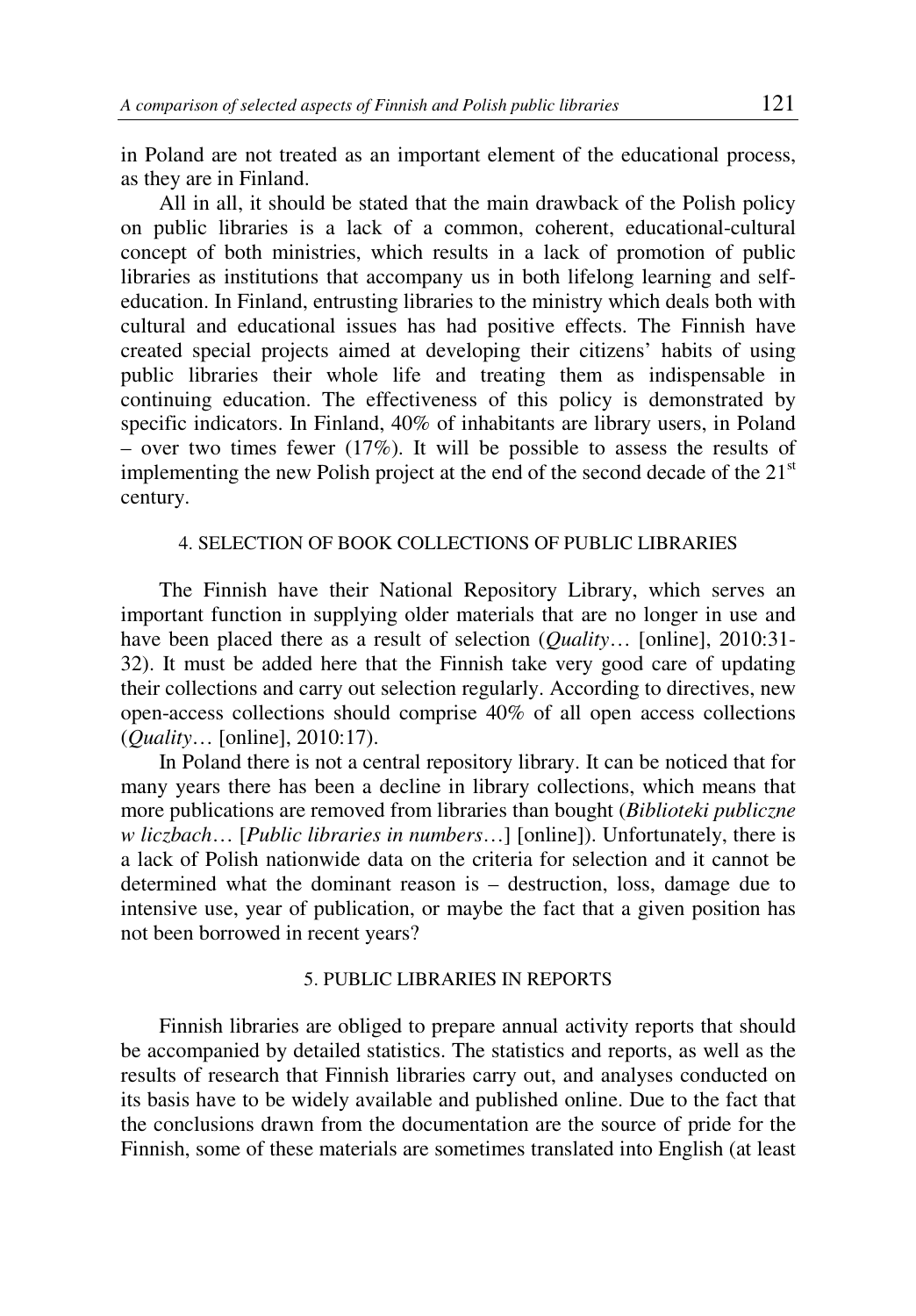in a shortened version), which contributes to a significant rise in the number of people who use and analyse them. Statistical data on public libraries in Finland can be found on the English-language website: http://www.libraries.fi.

In Poland, these issues are regulated by the *Ustawa o dost*ę*pie do informacji publicznej* [*Act on access to public information*] which outlines the material and personal scope of access to public information. (*Ustawa z dnia 6 wrze*ś*nia*…[*Act on access*...] [online]). First, the act specifies the procedures of publishing public information, including public documents, in the *Biuletyn Informacji Publicznej* [*Public Information Bulletin*] (*BIP* [online]). Public libraries, among others, were obliged to create their own websites in BIP.

According to statistics for the year 2010, the Finnish appear to be one of the most active nations of readers and library users. That year, almost 100 million library units – that is, 18 volumes per person (an inhabitant of Finland) – were borrowed (75% of that amount were books and music recordings) (*Basic statistic…* [online]:1-2; Wigell-Ryynänen 2012). In Poland, in 2010, over 100 million (123 million) library units were borrowed, which, taking into account the population (and the proportionally higher number of readers), resulted in the index of loans (borrowings) of 3 volumes per person (*Biblioteki publiczne w liczbach*… [*Public libraries in numbers*…] [online]: 49-52). It must be mentioned that, considering the structure of Polish collections, the recorded loans refer to printed publications. Audiovisual and electronic recordings comprised only about 3% of the total amount of loans that year. If this was taken into account, it would appear that the Polish and the Finnish borrow a similar number of printed publications from libraries. As it was stated in Polish statistical data, printed collections comprised 96.5% of all library materials in 2010, while the percentage of audiovisual and electronic documents in library collections has been as low as less than 2% for years (*Biblioteki publiczne w liczbach*… [*Public libraries in numbers*... ] [online]: 37).

In 2010, the statistical Finn visited a library about 10 times. Internet services in libraries were used 57 million times. A public library can be found in almost every commune and such libraries usually have their branches. In total, in Finland there are about 800 public libraries. In Poland there are ten times more of them – over 8,000 (210 per million inhabitants, which still makes Poland the leader in the field), whereas Finland has 160 libraries per million inhabitants (compare: *Basic statistic…* [online]:2; *Statistic*… [online]; *Ministry*… [online]; *Quality…* [online], 2010:26-27; *Biblioteki publiczne w liczbach*… [*Public libraries in numbers*…] [online] 2010).

In December 2011, a report discussing the results of a survey carried out in Finland, concerning the role of public libraries in everyday life of the Finnish, was published on the websites of the Finnish Ministry of Culture and Education. The document was prepared by Sami Serola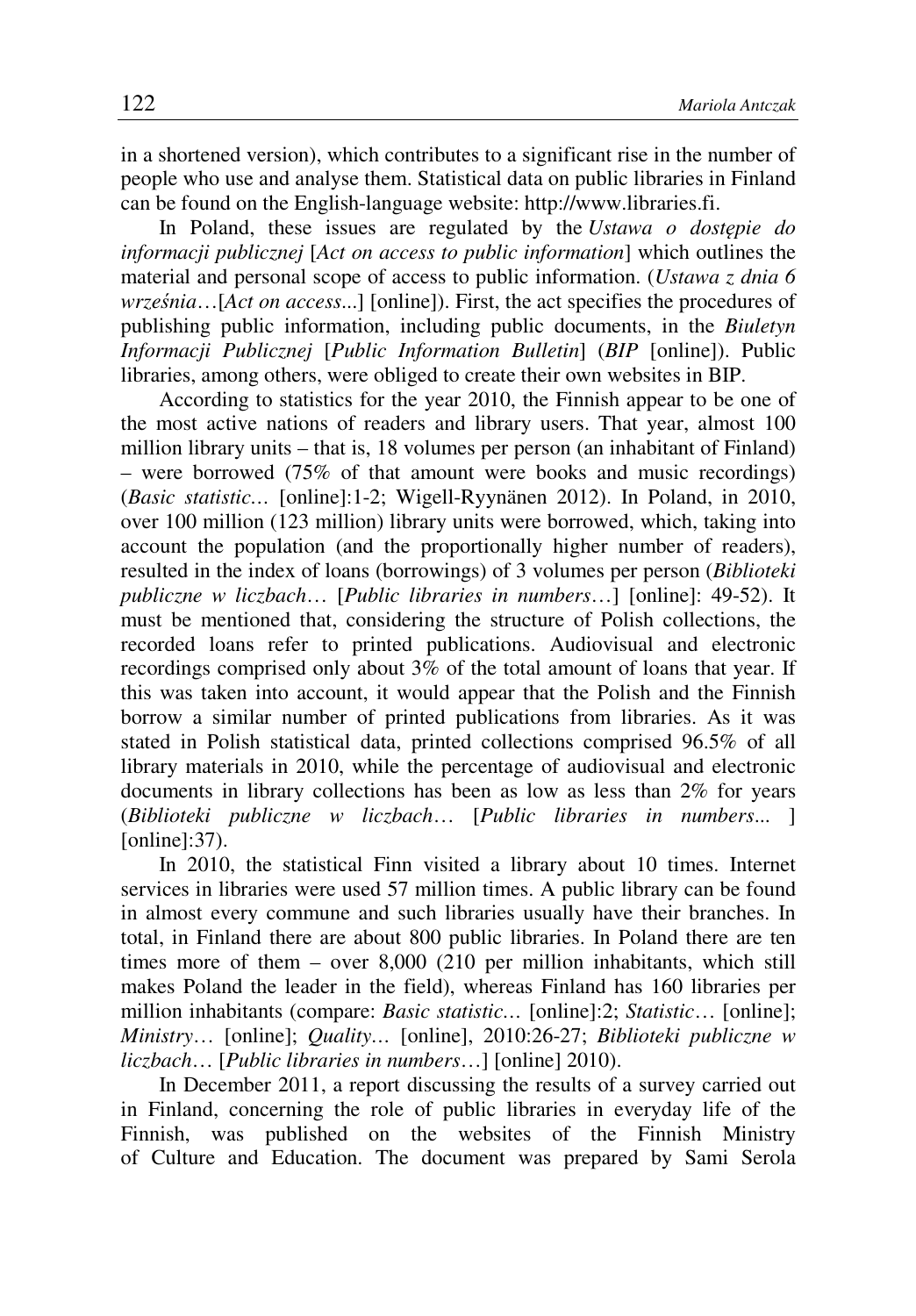and Pertti Vakkari ([online], 2011). It is the first report of this type; earlier ones only contained indexes of library collections use and readership.

The aim of the survey was to verify to what extent public libraries meet the needs of the inhabitants of Finland when it comes to supplying information, creating conditions for successful interpersonal communication and providing a cultural-recreational offer in everyday life of the people (education, work, hobby, interpersonal communication, etc.). The research sample consisted of randomly chosen inhabitants of Finland aged between 15 and 79, whose contact information was found in the general registry. Research questionnaires were developed in the spring of 2010 and sent to 6,000 people, among whom 1000 people responded.

Based on the gathered material, it was found that libraries most often met the expectations of readers when it came to borrowing fiction, and as places to spend one's free time and pursue a hobby. The respondents thought that, although there were other communication channels and a broad offer of access to literature (purchasing, borrowing from one another, internet libraries), public libraries did not cease to be, considering the factors mentioned, attractive to them. Public libraries most often met the respondents' demand for fiction, which was confirmed by 71% of the people questioned, and nonfiction (67%), and they constituted a repository of materials for self-study – 58%. Using library collections and services, as well as the cultural-recreational offer in everyday (also professional) life was most often mentioned in questionnaires by middle-aged, working people, especially in managerial positions. Cultural proposals also suited young people, students and pupils, but also more often women than men.

In the opinion of the people questioned, libraries did not manage to fully provide everyone with equal access to information. Activities aimed at the development of reading interests and promotion of lifelong learning were lowrated. It must be added that public libraries in Finland should, according to guidelines, aim at acting in accordance with the rules of democracy and thus ensure equal opportunities for people using literature, art, etc. (libraries were regarded as institutions respecting the rules of democracy by 64% of respondents) (Serola & Vakkari [online], 2011; *Library Policy* [online]; *Quality…* [online], 2010:27).

During the week, it is difficult for libraries to compete with more accessible information channels, such as the Internet, television, press or radio. However, the Finnish appreciate libraries as an important source of data and 49% of the respondents claimed that they visit a library at least once a month, whereas as many as 81% said that they visited one in the year 2009. The aim of the visit was most often to borrow books. The library users claimed that free access to collections and the reliability of information were the main advantages of libraries. The respondents thought that having the Internet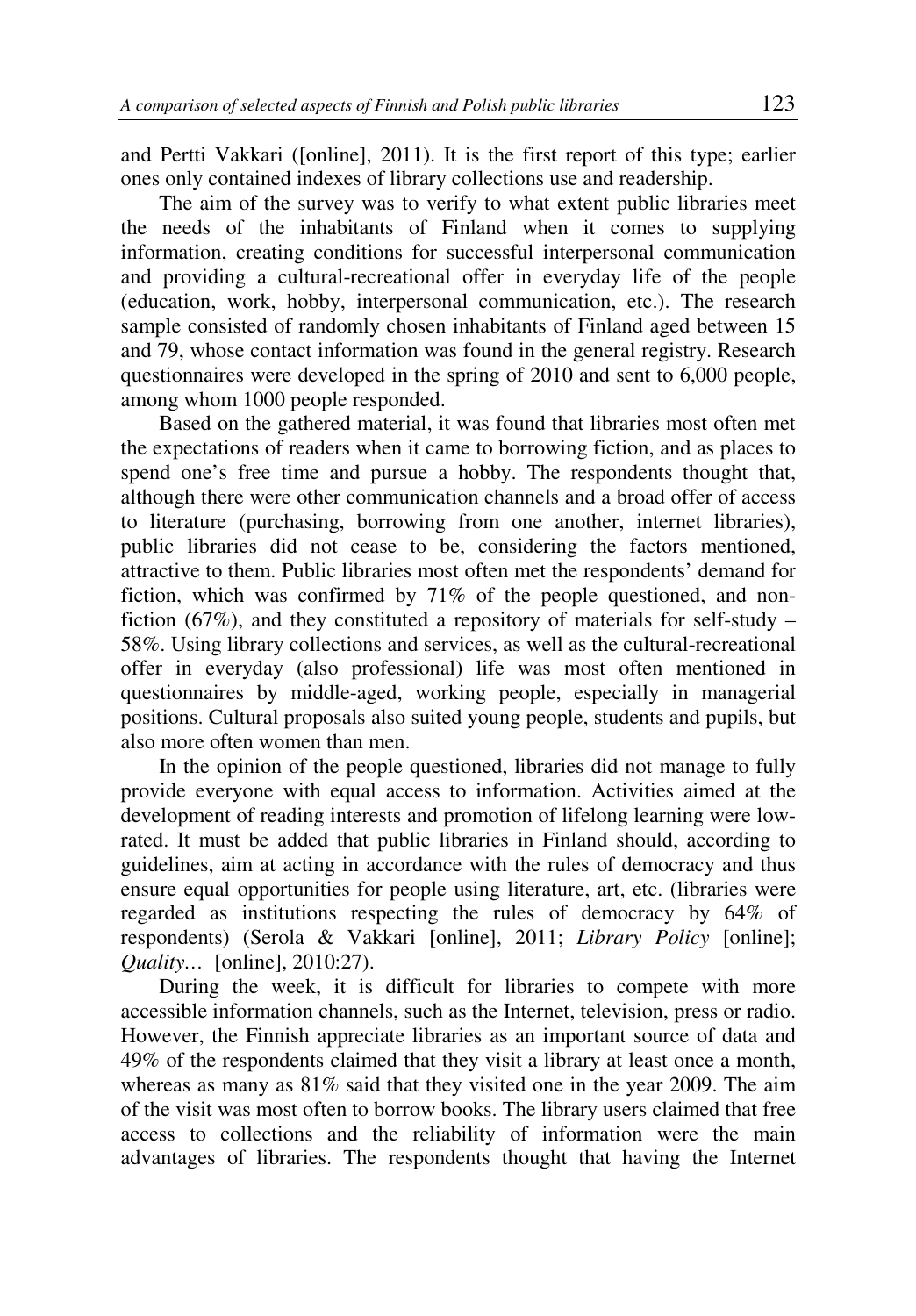access in their lives only to some extent made them give up using library services. Interestingly, elderly and less educated people who most often declared that they did not use libraries at all, or did it very rarely, at the same time did not also use the Internet and other information sources, maybe except for television. Therefore, these phenomena should be regarded to be related.

In the research report discussed, prepared by the Finnish Ministry of Education and Culture and the University of Tampere, it can be read that libraries assisted 80% of the respondents in self-study, whereas 87% of the respondents were satisfied with obtaining the information that they needed or being assisted in searching for it (*Quality…* [online], 2010:27).

Finnish libraries cooperate in the field of developing an acquisition policy. The supply is adjusted to the demand on the basis of continuous monitoring. For example, booked collections for which customers have to wait for a longer time, constitute a purchasing tip. In 2010, an average of 339 books per 1000 inhabitants were purchased by libraries. The purchases were justified by the policy of borrowing (*Quality…* [online], 2010:16-17).

Summarizing the part of the article on the publication of statistical data and the results of quality research in both countries, it must be observed that the Finnish have taken care of providing access to their reports to more people by creating the information service in English. Undoubtedly, this results from the pride with which they talk and write about their public libraries. However, it seems appropriate to implement a similar policy in Poland as well, especially considering the fact that there are countries whose achievements in the field are not as great as the Polish successes. The Polish can be proud of, among others, the number of libraries per one inhabitant in Poland. Although the value has been dropping, it is still high, even in comparison to Finland.

#### 6. QUALITY STANDARDS FOR PUBLIC LIBRARIES

Since 1998, public libraries in Finland have been legally obliged to perform self-assessment.<sup>2</sup> The assessment is related to collections and library services, but also their cost-effectiveness and financial issues, etc. The aim of conducting self-assessment is evaluation – an improvement of access to information and the provision of better quality services. According to the Finnish law, it is required that the key assessment results are made public.

A broad document consisting of several dozen pages – the *Quality Recommendation for Public Libraries* – was published by the Finnish Ministry

 $\overline{a}$ 

 $2$  "[...] local authority shall evaluate the library and information service it provides. The purpose of evaluation is to improve access to library and information services and to promote their development. Evaluation shall monitor the implementation of library and information services and the quality and cost-effectiveness of the services." (*Section 6, Library Act* 1998/904), quoted from: *Quality*… [online], 2010:6).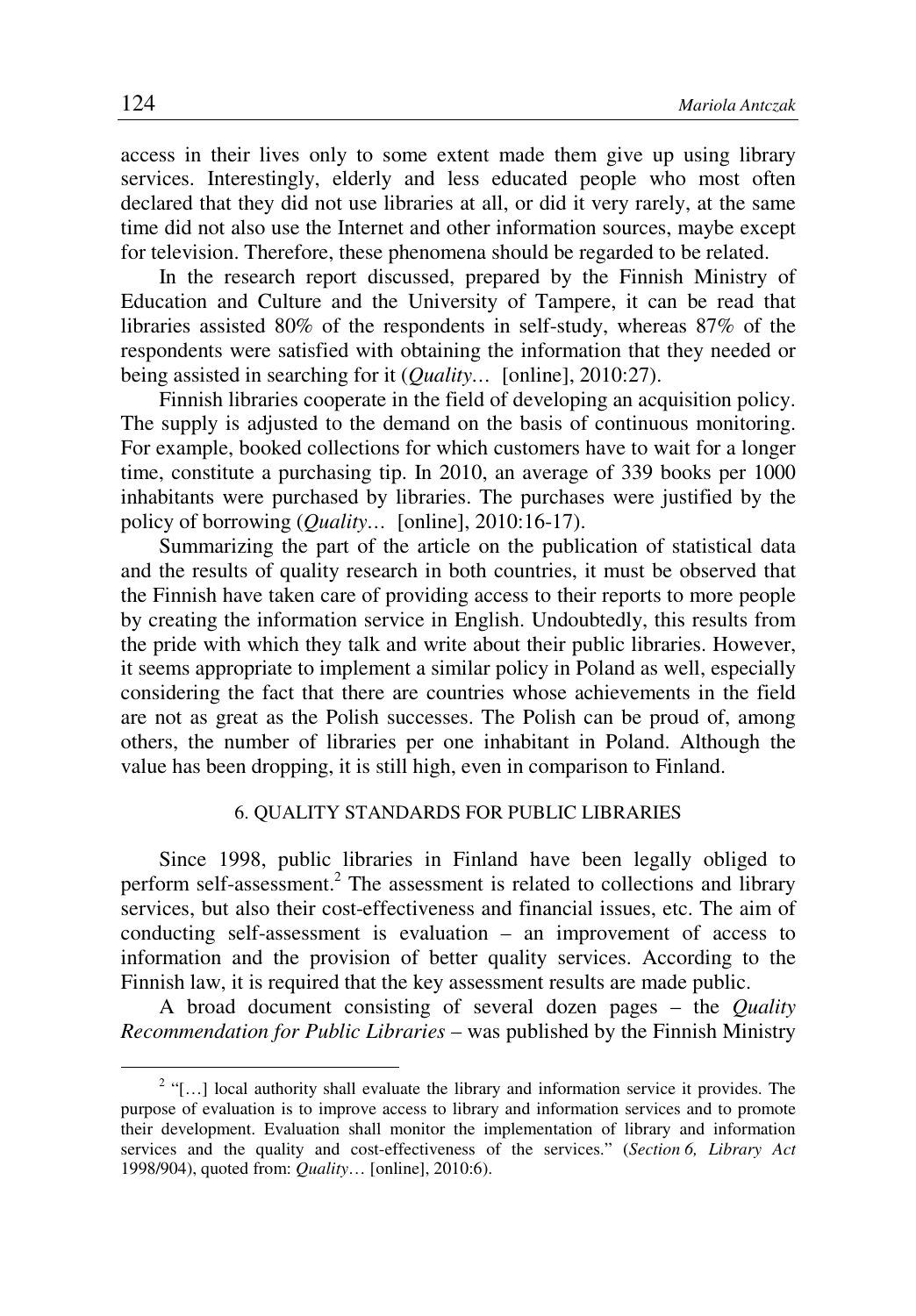of Education and Culture in 2010 (*Quality*… [online], 2010). It included guidelines for the quality of the operation of Finnish libraries. Among others, the issues of evaluating library-information services, as well as assessment and quality control tools were discussed in the four main chapters of the document. Moreover, the document outlined quality recommendations for library services, competencies of the personnel employed and collections, as well as for equipping libraries with appliances and devices. The paper presented quality management guidelines and provided an analysis of the involvement of library administrators (local authorities) in supervising and taking care of libraries. The last chapter – *Finland, a Land of Libraries* – discussed the influence of urban development and population structure on libraries, legislation related to libraries and government administration, the financing of library activities and the centralisation of services, the aim of which would be to support the library network and its users (*Quality*… [online], 2010:26-31].

The document was prepared by a working group appointed by the ministry. The group consisted of representatives of regional state administration and librarians from various libraries (smaller and bigger ones), as well as university teachers and scientists carrying out research related to libraries. Quality standards for public libraries were published in the Finnish language. An English version was compiled and prepared specially for interested users from abroad (*Quality*… [online], 2010).

According to the *Library Decree* [online], at least 70% of city public library employees should complete studies in the field of library science and at least 45% ought to have a bachelor's degree (with 60 ECTS points). Moreover, a person in charge of running a library or managing a library and its departments, should, according to the guidelines, have a master's degree, obtained after completing a master's degree program of studies.

The development of information society, an improvement in the level of education of the citizens, cooperation with schools, as well as the activities of a network of libraries make it necessary to employ specialist personnel in libraries. In Finland, however, the number of competent employees with a higher education is not sufficient and has been decreasing in recent years. In the nearest future, a significant number of experienced employees with a higher education is going to retire. Therefore, it has not always been possible to respect the provisions of the Decree. Because of that, on January  $1^{st}$ , 2010, the provisions on personnel qualifications were changed. The requirements were reduced.

In Finland, the number of library employees depends on the area of the given commune, and especially on the number of its inhabitants, but also on such factors as the size of the library and its collections, as well as its position in the library network. In 2010, there was an average of 0.79 library employees per 1000 inhabitants. Efforts are made to maintain this level or even raise it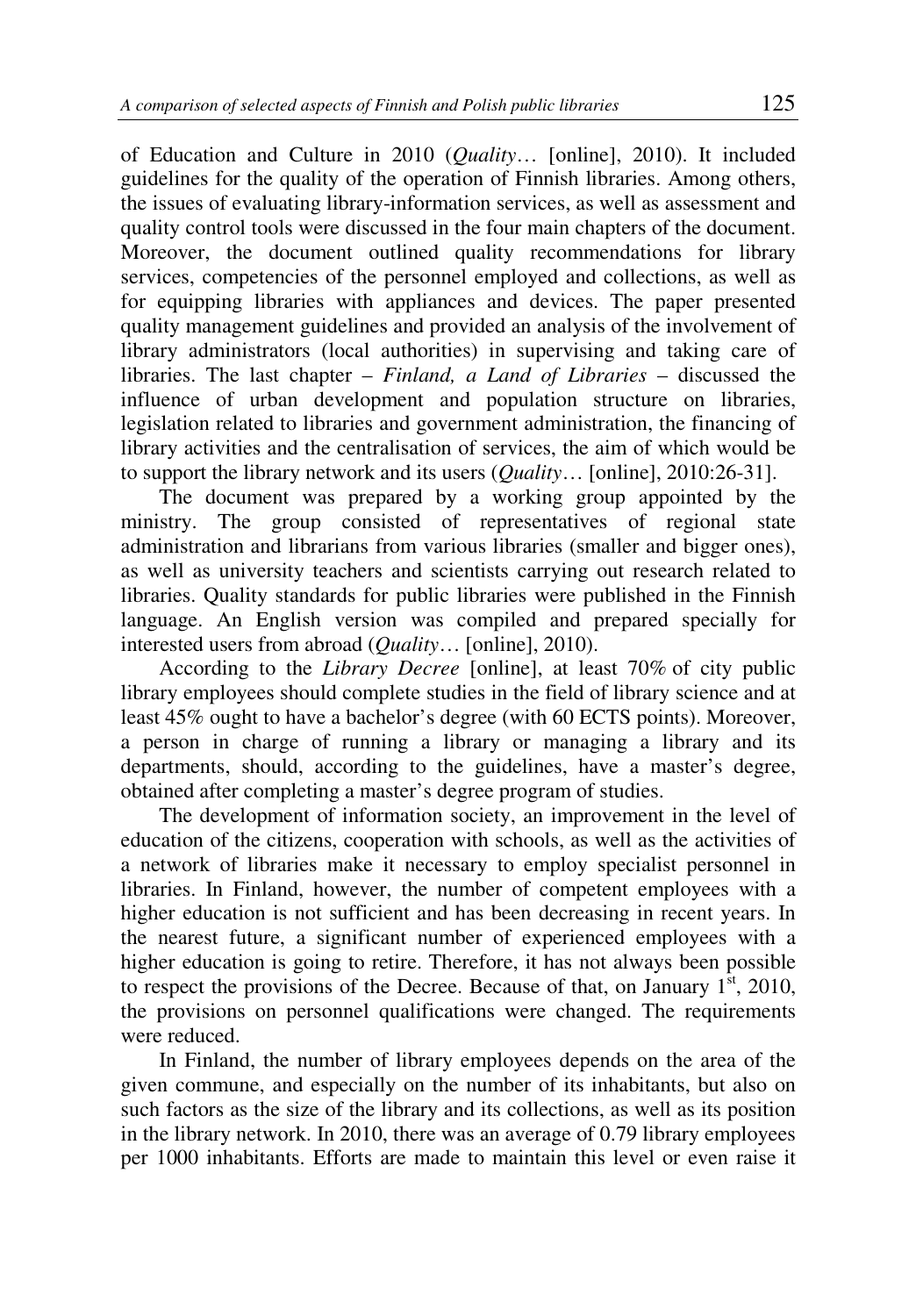to 1 library employee per 1000 people. According to Finnish standards, even a small library should have at least two librarians. A lot of attention is paid to improving the qualifications of library personnel by encouraging employees to pursue any kind of continuing education. The personnel not only can, but also should participate in different forms of professional development and courses, as well as take part in supplementary studies and workshops. The level of qualifications is constantly monitored. At least 6 days per person a year are assigned for professional development purposes (according to research, the number is about 4 days per person and it has been considered to be unsatisfactory). Information on the forms of the undertaken professional development may serve as a trump card for a potential employee and constitutes an element of competition (*Quality*… [online] 2010).

There is a chance that documents similar to the Finnish document discussed above will be published in Poland, thanks to the publication of 2002, entitled: *Działalno*ść *bibliotek publicznych. Standardy mi*ę*dzynarodowe IFLA-UNESCO* [*The Public Library Service: the IFLA-UNESCO Guidelines for Development*] edited by Philip Gill, translated into Polish and edited by Małgorzata Kisilowska, Jadwiga Woźniak-Kasperek and Elżbieta Barbara Zybert (Gill 2002). Another publication that should facilitate this is the material from the year 2010, gathered by the team appointed by the PLA General Board to carry out the task: "Testing the efficiency of public and pedagogical libraries" – *A set of functionality indices for public libraries in Poland.* The work was coordinated by Lidia Derfert-Wolf. Due to the unification of indices, it is possible to compare them and it is also possible to strive to meet international standards. In the introduction to the document quoted we can read that its aim is to:

[...] provide the people who manage libraries with a tool for management, including quality assurance, quality improvement, monitoring the progress of activity and the assessment of tasks completion with reference to all areas of library operation, support for creating strategic plans of library development, providing superior authorities and organizers with a tool for monitoring the progress of activity and for assessing the completion of tasks, providing a tool for benchmarking of libraries, providing materials necessary to carry out promotional activities the benefit of libraries (on a local and larger scale), providing materials for preparing grant applications. (*A set*…[online]).

Another comparable, but a smaller-scale Polish document is Hubert Borowski's paper published in the year 2011: *Wizerunek i u*ż*ytkowanie bibliotek publicznych* (*The image and use of public libraries*). The report was compiled thanks to the Polish-American Freedom Foundation, which is a partner of the Bill and Melinda Gates Foundation in a project aimed at facilitating the access of Polish public libraries to computers, the Internet and training. The *Program Rozwoju Bibliotek w Polsce* (*Program of Libraries*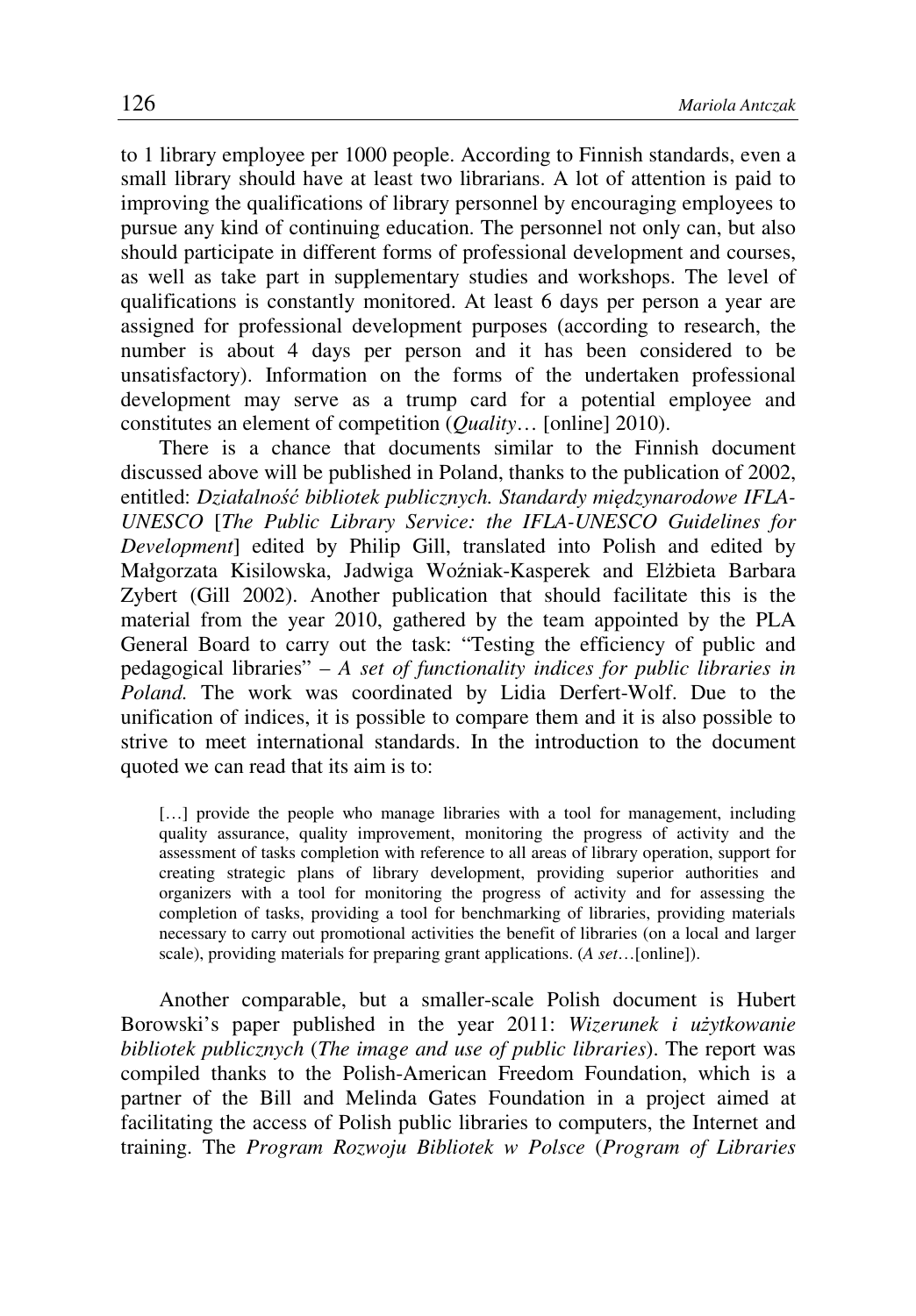*Development in Poland*) is being implemented by the Information Society Development Foundation on whose request the document was prepared. The report presented the results of research on the image of public libraries, but also on the image of a reader and a librarian, user expectations of public libraries and customer satisfaction with using these institutions.

The implementation of quality standards in Finland and Poland is not comparable, for example (or mainly) because of the fact that in our country there is a lack of approved guidelines to be followed by public libraries. However, it does not mean that nothing is being done to achieve these objectives. As it has been documented, a lot of papers are being written on the basis of quantitative and qualitative research, which discuss and diagnose numerous national initiatives undertaken for the purpose of developing public libraries. It is possible that quality standards for libraries will also be approved by Poland. It is definitely an objective to be pursued in the future.

# **CONCLUSIONS**

The article presents the situation of libraries and readership in Finland and Poland, focusing mainly on the contemporary times. The information is supported with statistical data that makes it possible to present the problems discussed in a quantitative form and, in this way, to illustrate their scale. The author also uses library reports, as well as analyses the contents of legislative acts, websites providing information on libraries in both countries and professional library magazines. Undoubtedly, the presented material makes it possible to characterize Finland as a country in which libraries and their development are treated as priorities in the state policy, and the solutions used are reflected in the activity of the Finnish in the area of using these institutions.

While comparing both countries, it is impossible not to notice that in Poland there are more libraries (also per 1 million inhabitants), but also two times fewer employees serving their users. Another important indicator is the number of readers: in Finland – almost every second citizen is a reader, in Poland – not even every fifth.

As far as reporting and the promotion of public libraries on the Internet is concerned, the achievements of both countries are similar, with the difference that the Finnish have taken care of popularizing their information in English, thanks to which it is available to most people worldwide.

Implementing a coherent cultural-educational policy is definitely another great Finnish achievement. It has been possible due to the appointment of one ministry responsible for these two separate, but closely related fields.

The care taken by the Finnish government to ensure high-quality library services, provide properly educated library personnel, and encourage practicing librarians to complete their education and raise their qualifications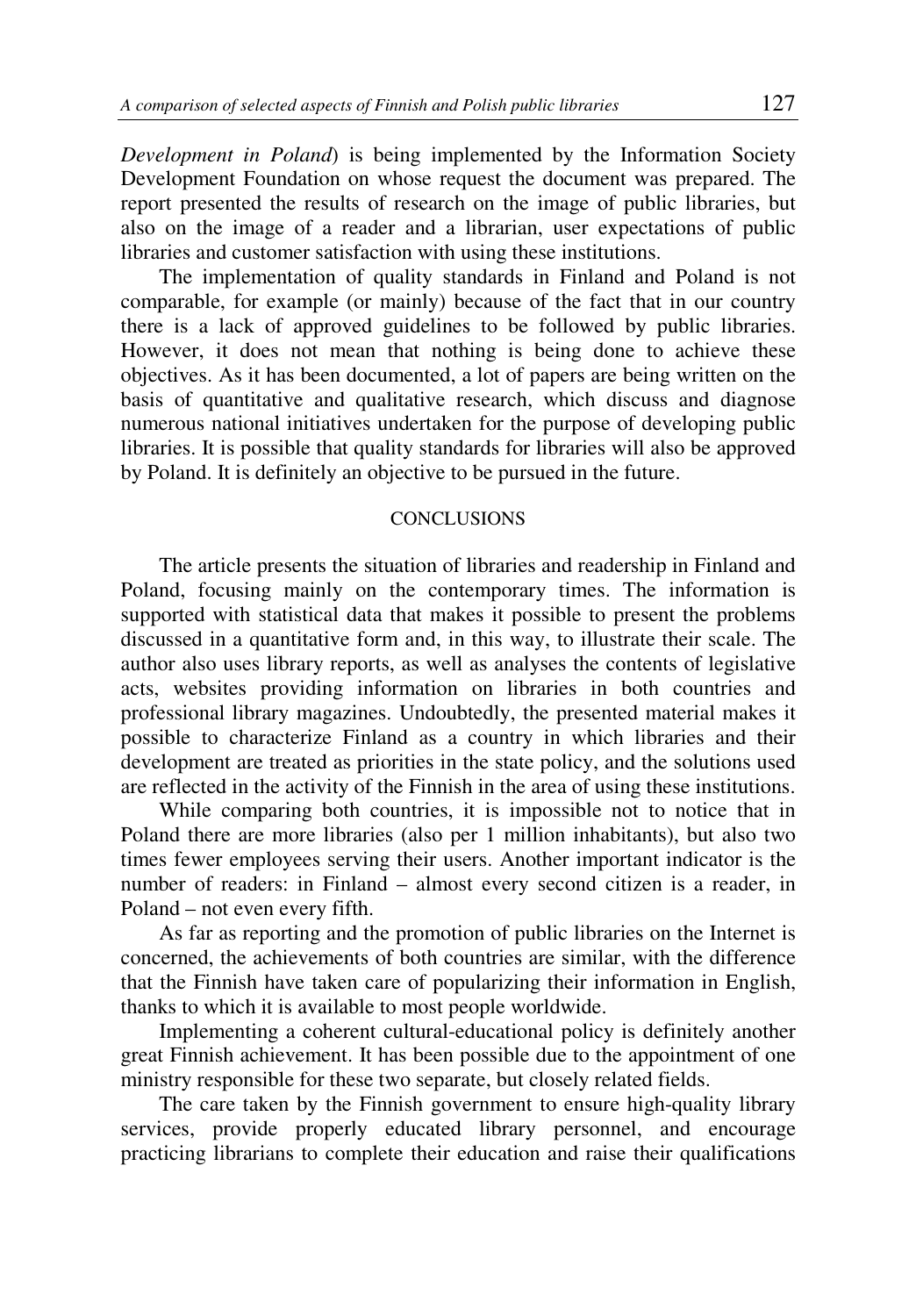makes us reflect on the issues discussed, especially considering the present policy of deregulation of the profession of the librarian implemented by the Polish government.

#### REFERENCES:

- *Ambasada Finlandii* [*The Finnish Embassy*] [online], Warsaw, updated: 26.11.2008, [date of access: 14.11.2013], available at: <http://www.finland.pl/public/default.aspx ?nodeid=40930&contentlan=22&culture=pl-PL>.
- Antczak, Mariola. 2014. Biblioteki publiczne Finlandii i Polski na przykładzie bibliotek w Oulu i Gdańsku [*Public libraries of Finland and Poland, as exemplified by the libraries in Oulu and Gda*ń*sk*] [In:] Wojciechowska Maja (ed.) *Sfera kultury, sfera nauki: współczesny obraz biblioteki* [*The sphere of culture, the sphere of science: a contemporary image of a library*] Bydgoszcz: Oficyna Wydawnicza Edward Mitek, pp. 123-151.
- *Bibliotekarz [The Librarian]* [online], [date of access: 05.02.2015], available at: <http://www.sbp.pl/wydawnictwa/produkt?produkt\_id=12>.
- *Biblioteki Publiczne w liczbach 2010* [*Public libraries in numbers 2010*]. 2012. [online], Warsaw, [date of access: 28.01.2014], available at: <http://www.bn.org.pl/ download/document/1368453674.pdf>.
- *BIP* [online], [date of access: 28.01.2014], available at: <http://www.bip.gov.pl/ articles/view/51>.
- Borowski, Hubert. 2011. *Wizerunek i u*ż*ytkowanie bibliotek publicznych. Raport z bada*ń [*The image and use of public libraries. A research report*] [online], Warsaw, [date of access: 28.01.2014], available at: <http://www.biblioteki.org/repository/PLIKI/ DOKUMENTY/RAPORTY/05\_wizerunek\_i\_uzytkowanie\_bibliotek\_publicznychraport\_ PRB.pdf>.
- *EBiB* [online], [date of access: 28.01.2014], available at: <http://www.ebib.pl/>.
- *Finnish Public Library Policy 2015.* 2009. Helsinki, Ministry of Education Cultural Division, Department for Cultural, Sport and Youth Policy, ISSN 1458-8110.
- *Finnish Public Library Statistic: terms*. 2010 [online], [date of access: 30.05.2013], available at: <http://tilastot.kirjastot.fi/Page/aebe3807-ac89-43e2-bc9c-eab4fa715b34.aspx>.
- Frankiewicz, Elżbieta. 2009. Biblioteki fińskie warto naśladować [Finnish libraries an example worth following]*, Poradnik Bibliotekarza* [*The Librarian's Guide*], No. 3, pp. 19-20.
- Gill, Philip (ed.). 2002. *Działalno*ść *bibliotek publicznych. Wytyczne IFLA-UNESCO* [*The Public Library Service: the IFLA-UNESCO Guidelines for Development***]**, Warsaw: Wydaw. SBP, ISBN 83-87629-86-3.
- *Helsinki City Library* [online], updated on: 08.02.2012, [date of access: 30.05.2013], available at: <http://www.lib.hel.fi/en-GB/englanti/>.
- *Library Decree* [In:] *Libraries.fi Finnish Library Services* [online], [date of access: 28.01.2014], available at: <http://www.libraries.fi/en-GB/library-branch/basic-information-aboutfinnish-libraries/library-decree/>
- *Library Policy*. 2011 [online], Finland, Ministry of Education and Culture, [date of access: 30.12.2013], available at: <http://www.minedu.fi/OPM/Kirjastot/linjaukset\_ja\_hankkeet/?lang=en>
- *Manifest Bibliotek Publicznych UNESCO* [*UNESCO Public Library Manifesto*]. 1994 [online], [date of access: 18.11.2013], available at: <http://www.ifla.org/VII/s8/unesco/manif.htm>.
- *Ministry of Education and Culture* [online], [date of access: 18.12.2013], available at: <http://www.minedu.fi/OPM/Kirjastot/?lang=en>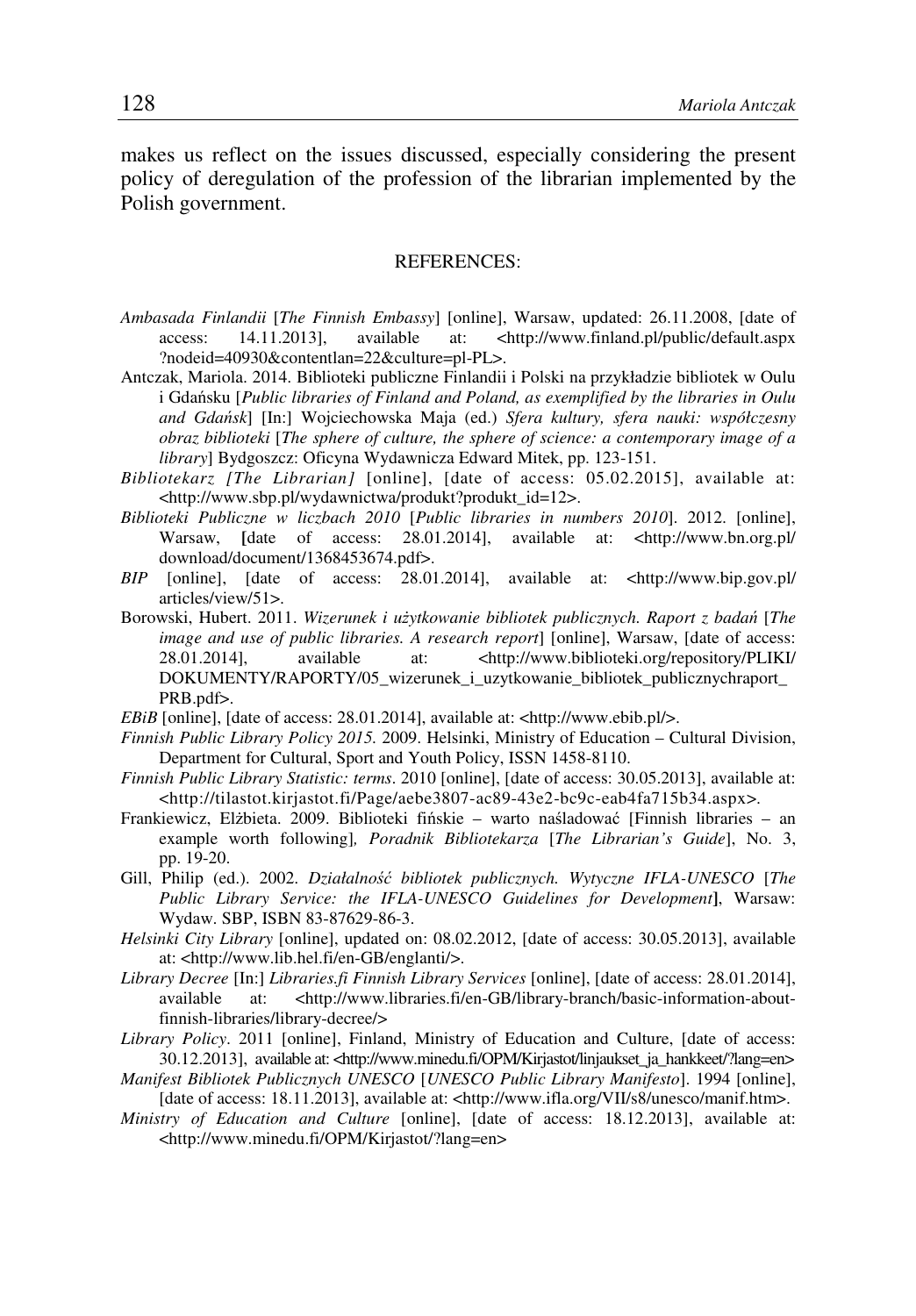- *Narodowy Program Rozwoju Czytelnictwa 2014-2020* [*The National Program of Readership Development 2014-2020*]. 2014 [online] [In:] Ministerstwo Kultury i Dziedzictwa Narodowego [Ministry of Culture and National Heritage], [date of access: 02.02.2014], available at: <http://www.mkidn.gov.pl/pages/posts/narodowy-program-rozwoiuat:  $\langle \text{http://www.mkidn.gov.pl/pages/posts/narodowy-program-rozwoju$ czytelnictwa-2014-ndash-2020-4356.php>.
- *Pakt dla Kultury* [*Pact for Culture*]. 2011 [online], zawarty pomiędzy Radą Ministrów Rzeczpospolitej Polskiej reprezentowaną przez Prezesa Rady Ministrów oraz stroną społeczną reprezentowaną przez ruch Obywatele Kultury [date of access: 05.02.2015], available at: <http://obywatelekultury.pl/wp-content/uploads/2011/04/PAKT-DLA-KULTURY-po-konsultacjach-1.pdf>.
- *Poradnik Bibliotekarza* [*The Librarian's Guide*] [online], [date of access: 31.12.2013], available at: <http://poradnikbibliotekarza.pl/new/index.php/o-nas>.
- *Program Rozwoju Bibliotek w Polsce* [*Programme of Library Development in Poland*] [online], [date of access: 31.12.2013], available at: <http://www.biblioteki.org/>.
- *Quality Recommendation for Public Libraries.* 2010. [online], Finland: Ministry of Education and Culture, [date of access: 18.12.2013], available at: <http://www.minedu.fi/ export/sites/default/OPM/Julkaisut/2011/liitteet/OKM35.pdf?lang=en>.
- *SBP Ogólnopolski Portal Bibliotekarski* [*Polish Librarians' Association Portal*] [online], [date of access: 05.01.2014], available at: <http://www.sbp.pl/ wydawnictwa/czasopisma\_sbp>.
- *Scandinavian Library Quarterly* [online], [date of access: 05.12.2013], available at: < http://slq.nu/?page\_id=539>.
- Serola, Sami & Pertti Vakkari. 2011. *The role of public libraries in citizens' activities. A survey on the benefits of public libraries in everyday life* [online], Finland, Ministry of Education and Culture, published on: 05.12.2011, [date of access: 05.12.2013], available at: <http://www.minedu.fi/OPM/Julkaisut/2011/Yleinen\_kirjasto \_kuntalaisten\_toimissa.html?lang=en>.
- *Statistics on Public Libraries*, 2010 [online], Finland, [date of access: 05.12.2013], available at: <http://www.minedu.fi/OPM/Kirjastot/tilastot/?lang=en>.
- *Strategia Rozwoju Kapitału Społecznego 2020,* [*Strategy for the Development of Social Capital 2020*]. *2013* [online], Warszawa, dnia 16 maja 2013 r. poz. 378, , Monitor Polski. Dziennik Urzędowy Rzeczypospolitej Polskiej, Załącznik do uchwały nr 61 Rady Ministrów z dnia 26 marca 2013 r. w sprawie przyjęcia "Strategii Rozwoju Kapitału Społecznego 2020", [date of access: 05.02.2015], available at: <378)http://ks.mkidn.gov.pl/media/download\_gallery/20130520SRKS\_na\_stronie\_internet owej.pdf>
- *Ustawa z dnia 27 czerwca 1997 r. o bibliotekach* [*The Act on libraries of 27th June 1997*]. 1997 [online], Dz. U. [Journal of Laws] of 2012: item 642, item 908, of 2013: item 829, [date of access: 18.01.2014], available at: <https://www.google.pl/ search?q=ustawa+ o+bibliotekach&rlz=1C1PRFE\_enPL526PL526&oq=ustawa+o+bibliotekach&aqs=chrom e.0.69i59j0l5.4322j0j4&sourceid=chrome&espv=210&es\_sm=122&ie=UTF-8>.
- *Ustawa z dnia 6 wrze*ś*nia 2001 r. o dost*ę*pie do informacji publicznej* [*The Act on access to public information of 6th September 2001*]. 2001 [online], Dz.U. [Journal of Laws] No. 112, item 1198, [date of access: 18.01.2014], available at: <http://isap.sejm.gov.pl/DetailsServlet?id=WDU20011121198>.
- *Ustawa z dnia 8 listopada 2013 r. o zmianie ustawy o dost*ę*pie do informacji publicznej* [*The act on amending the act on access to public information of 8th November 2013*]. 2013 [online], Dz.U. [Journal of Laws], item 1474, [date of access: 18.01.2014], available at: <http://isap.sejm.gov.pl/RelatedServlet;jsessionid=A8AF111762BA6B65 58F03D465AF5 0BF5?id=WDU20011121198&type=12&isNew=true>.